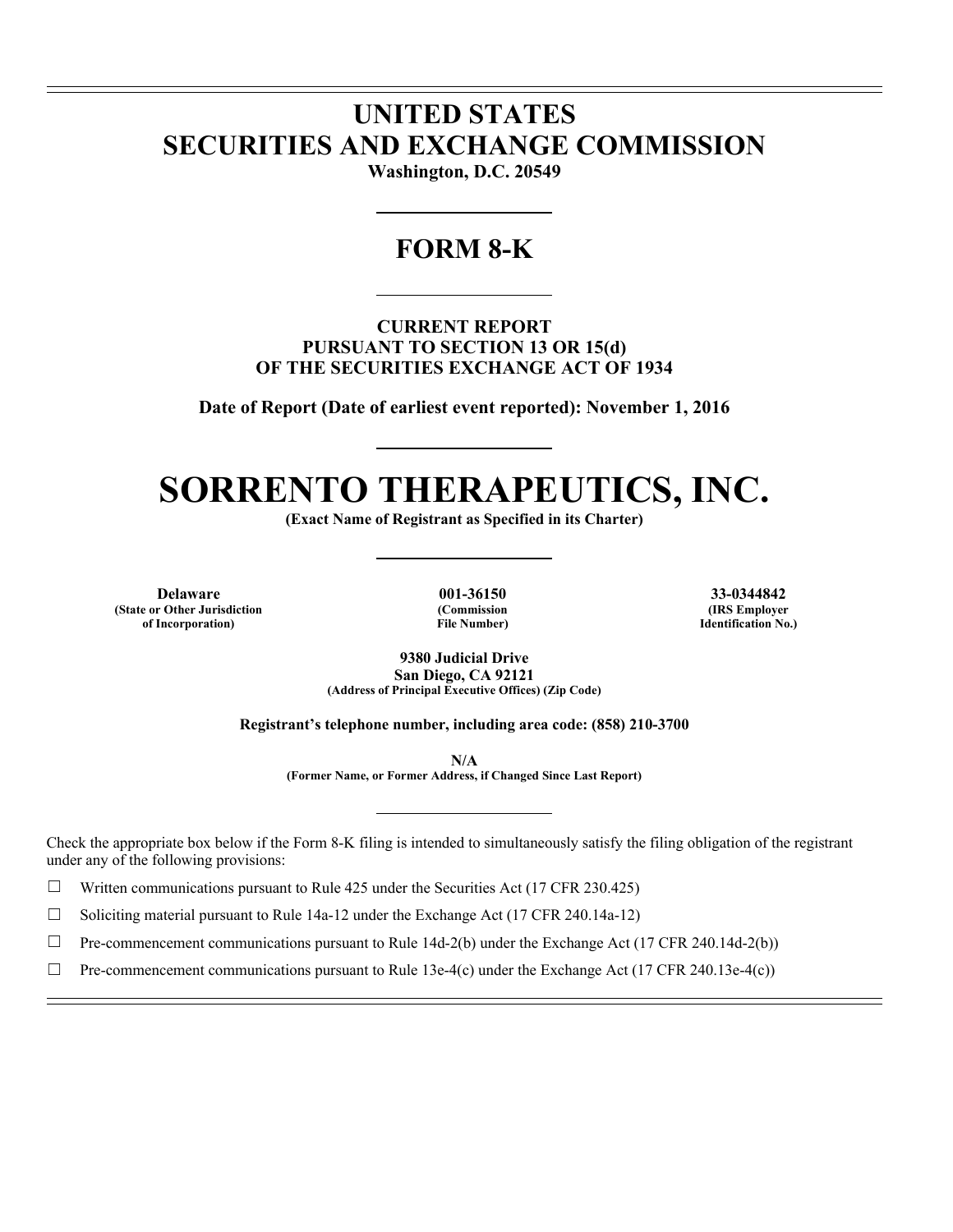#### **Item 1.01. Entry into a Material Definitive Agreement.**

On November 1, 2016, Sorrento Therapeutics, Inc. ("Sorrento") loaned Celularity, Inc. ("Celularity"), a research and development company, \$5.0 million pursuant to a promissory note issued by Celularity to Sorrento (the "Promissory Note") in connection with the parties' entry into the Term Sheet discussed under Item 7.01 below. Pursuant to the terms of the Promissory Note, the loan will be due and payable in full on the earlier of November 1, 2017 and the occurrence of an event of default under the Promissory Note (the "Maturity Date"). The Promissory Note also provides that, in certain circumstances, shall loan Celularity up to an additional \$5.0 million over the next 12 months. In the event that Celularity meets certain minimum financing conditions prior to the Maturity Date, all outstanding amounts under the Promissory Note shall be forgiven.

The foregoing summary of the Promissory Note does not purport to be complete and is qualified in its entirety by reference to the full text of the Promissory Note that will be filed with the Securities and Exchange Commission as an exhibit to Sorrento's Annual Report on Form 10-K for the fiscal year ending December 31, 2016.

#### **Item 7.01. Regulation FD Disclosure.**

On November 1, 2016, Sorrento entered into a nonbinding term sheet (the "Term Sheet") with TNK Therapeutics, Inc., a subsidiary of Sorrento ("TNK"), and Celularity setting forth the terms and conditions by which Sorrento or TNK, along with one or more third parties, will contribute certain assets to Celularity (the "Transaction"). Contingent upon the execution of a definitive agreement among the parties (the "Definitive Agreement"), concurrently with asset contributions to Celularity to be made by one or more third parties, TNK will contribute to Celularity certain assets in the area of CAR constructs for use in placenta-derived cells and cord blood-derived cells (the "Contributions"), and Sorrento will receive shares of common stock of Celularity. Pursuant to the Term Sheet, following the Contributions, Sorrento will own at least 30% of the total outstanding shares of capital stock of Celularity and will be entitled to appoint a specified number of members to the board of directors of Celularity.

The final terms of the Transaction are subject to the negotiation and finalization of the Definitive Agreement and any other agreements relating to the Transaction, and the material terms of the Transaction, if consummated, may differ from those described herein or set forth in the Term Sheet.

The information contained in this Item 7.01 is being furnished and shall not be deemed "filed" for the purposes of Section 18 of the Securities Exchange Act of 1934, as amended (the "Exchange Act"), or otherwise subject to the liabilities of that section, nor shall it be deemed incorporated by reference into any registration statement or other filing under the Securities Act of 1933, as amended, or the Exchange Act, except as shall be expressly set forth by specific reference to such filing.